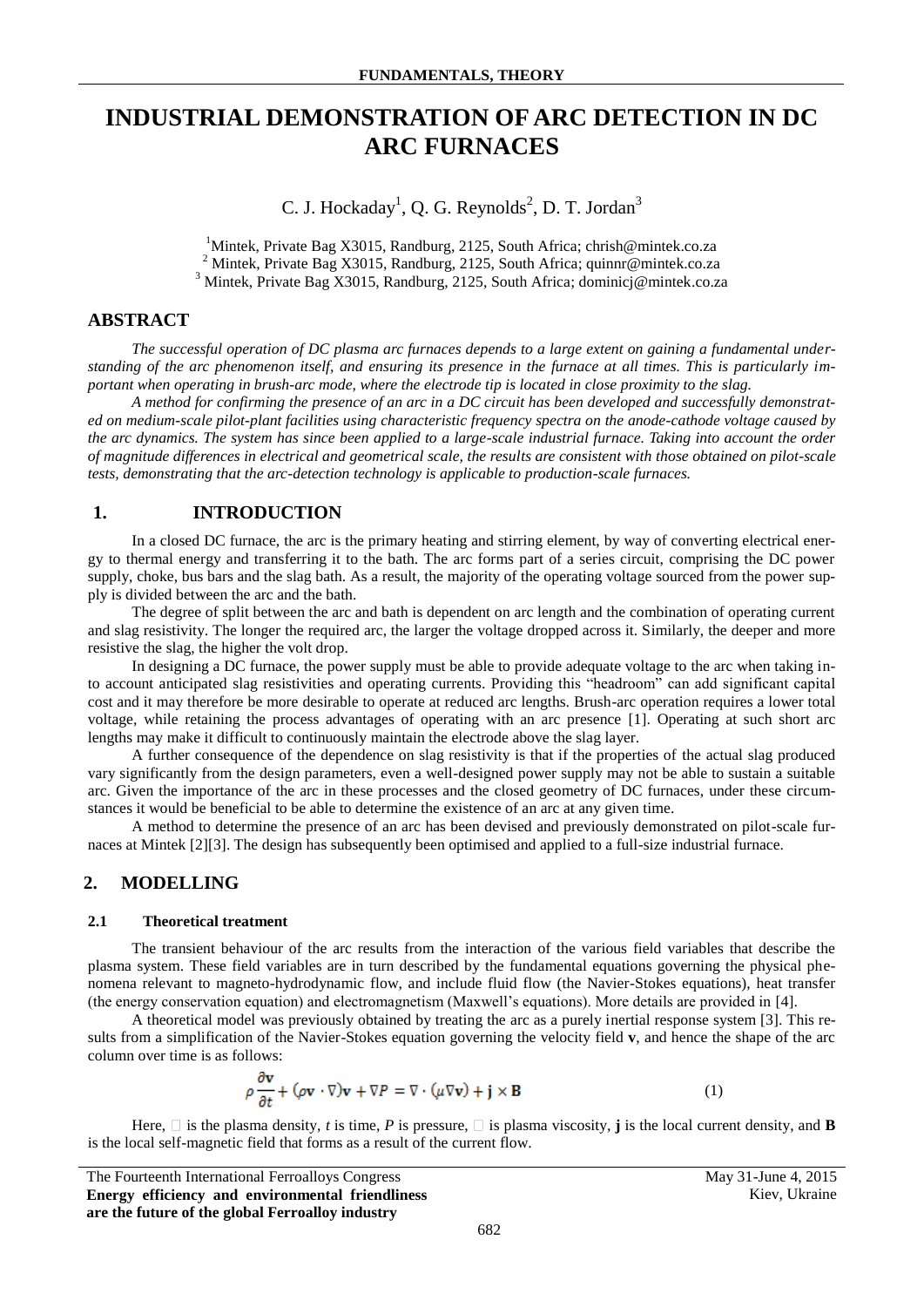Over short time scales and in the region near to the arc's attachment to the graphite electrode where much of the dynamic behaviour originates, the Lorentz driving force term **j**×**B** tends to dominate (1). The arc's response may therefore be crudely approximated using:

$$
\rho \frac{\partial \mathbf{v}}{\partial t} = \rho \frac{\partial^2 \mathbf{r}}{\partial t^2} \approx \mathbf{j} \times \mathbf{B}
$$
 (2)

Here, **r** is a displacement vector related to the position of the arc column in space. It is interesting to examine the dependence of the Lorentz term on furnace current. Inside the body of the arc, and particularly near the cathode spot on the graphite electrode, the current density tends to be approximately constant due to the limitations of thermionic emission from the graphite surface [\[5\].](#page-6-1) The cross-sectional area of the arc therefore increases in proportion to the furnace current, and the resulting peak magnetic field also scales proportionally – this can be thought of by analogy to the magnetic field generated around a long straight conductor, which scales proportionally to the current carried by the conductor. The Lorentz force term therefore scales approximately proportionally to furnace current, and may be described as:  $\mathbf{i} \times \mathbf{B} = \mathbf{C}_{\mathbf{F}}I$ (3)

where  $C_F$  is a normalised vector function describing the time-dependence of noise and other disturbance signals coming from the power supply, grid, and environment, and *I* is the furnace current.

The Fourier transform of (2) is taken, following the same analysis presented in [\[3\].](#page-5-2) This gives:

$$
-(2\pi\omega)^2 \mathcal{F}(\mathbf{r}) = \frac{\mathcal{F}(\mathbf{y} \times \mathbf{B})}{\rho}
$$
(4)

Substituting (3) into (4), taking the magnitude of both sides, and taking the logarithm then produces:

$$
\log_{10} |\mathcal{F}(\mathbf{r})| = \log_{10} \left[ \frac{\mathcal{F}(\mathbf{C}_{\mathbf{F}} I)}{4\pi^2 \rho} \right] - 2\log_{10} \omega \tag{5}
$$

The furnace current may be brought out of the Fourier transform since it is a constant value and the transform is linear. Decomposing the first term on the right-hand side then gives:

$$
\log_{10} |\mathcal{F}(\mathbf{r})| = \log_{10} \left| \frac{\mathcal{F}(\mathbf{C_F})}{4\pi^2 \rho} \right| + \log_{10} I - 2\log_{10} \omega \tag{6}
$$

This relationship would be expected to hold across a range of furnace scales (as defined by the current *I*), with the first term on the right-hand side then capturing the scale and frequency independent effects. If a white-noise signal is assumed for  $C_F$ , the relationship in (6) may be illustrated as shown in Figure 1.



**Figure 1**: Dependence of Fourier transformed variables on frequency and furnace current

As **r** effectively determines the shape of the arc and therefore the voltage and other measurable parameters in this model, it would seem that arcs may be detected using voltage signals measured on DC furnace circuits by performing a Fourier transform operation on the data and seeking parts of the spectrum that exhibit a two decades per decade falloff. This falloff may also be expected to shift to higher frequency ranges as the furnace current increases.

#### **2.2 Computational modelling results**

The analysis method for arc detection was assessed using results generated by computational models of the DC plasma arc. These models use high-fidelity numerical solutions of the differential equations of magneto-hydrodynamics in order to track the evolution of the temperature, velocity and electromagnetic fields in and around the arc in space and time.

For this study two-dimensional, planar models of the arc region were used. These models are less mathematically rigorous than their three-dimensional counterparts, but have the advantage of being far less computationally demanding when used in parameter variation studies. Their ability to reproduce realistic arc behaviour has been demonstrated in previous publications [\[4\].](#page-6-0) The operating parameters used for the modelling work are shown in Table 1.

The Fourteenth International Ferroalloys Congress May 31-June 4, 2015 **Energy efficiency and environmental friendliness are the future of the global Ferroalloy industry**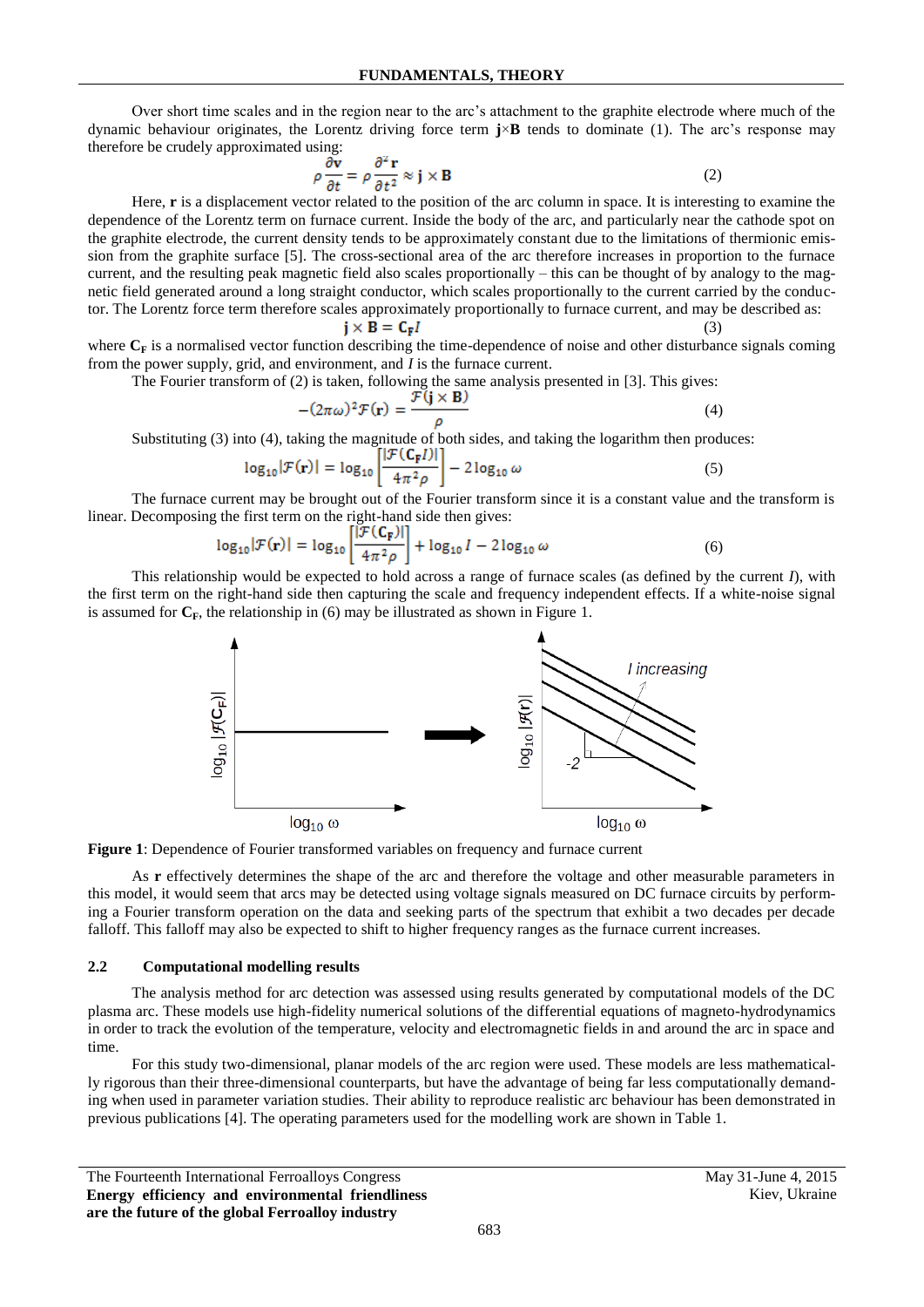| Parameter                    | Value                                 | Parameter       | Value                          |
|------------------------------|---------------------------------------|-----------------|--------------------------------|
| Region dimensions            | $0.2 \text{ m} \times 0.05 \text{ m}$ | Arc currents    | 200 A, 600 A, 1000A            |
| Electrode diameter           | $0.05$ m                              | Mesh resolution | 1024 x 256                     |
| Cathode spot current density | $3.5 \times 10^7$ A/m <sup>2</sup>    | Simulation time | $10 \text{ ms}$                |
| Plasma gas                   | Air                                   | FFT sample time | $5 \text{ ms} - 10 \text{ ms}$ |

The models use a "flash start" initial condition, in which the arc is struck through a cloud of hot conductive plasma. Once the arc is established and the initial conditions decay, a sample of the time-dependent arc voltage is taken and subjected to Fourier analysis. A power-law equation is then fitted to the falloff section of the Fourier spectrum in accordance with equation (6).

The temperature fields from the end of the simulations are shown in Figure 2. There is noticeably more turbulence and high-velocity mixing as the arc current is increased.



(a) 200A (b) 1000A

**Figure 2**: Temperature fields from 2D arc models at 10ms Scale: 2000 K (black) to 15000 K (blue/white)

The sampled voltage data is shown plotted against time in Figure 3. The increase in frequency of the chaotic motion of the arc is noticeable in the voltage traces. Completing the Fourier transform of the sampled data then gives the results shown in Figure 4, shown with fitted power-law curves. It can be seen that increasing the arc current in the model shifts the falloff section appreciably toward higher frequencies.





**Figure 3**: Model voltage vs time **Figure 4**: Spectral analysis of model voltage data

The fitted power law relationships are shown in Table 2. The gradient of the falloff remains largely constant across a substantial range of currents, but the intercept value increases, shifting the curves to the right of Figure 4.

#### **Table 2**: Fit parameters

| Arc current   Power-law fit (falloff region)                           |
|------------------------------------------------------------------------|
| $200A \mid log_{10} \mathcal{F}(V)  = 14.007 - 2.685 log_{10} \omega$  |
| 600A $log_{10} \mathcal{F}(V)  = 14.427 - 2.656 log_{10} \omega$       |
| $1000A \mid log_{10} \mathcal{F}(V)  = 15.005 - 2.664 log_{10} \omega$ |

The Fourteenth International Ferroalloys Congress May 31-June 4, 2015

**Energy efficiency and environmental friendliness are the future of the global Ferroalloy industry**

Kiev, Ukraine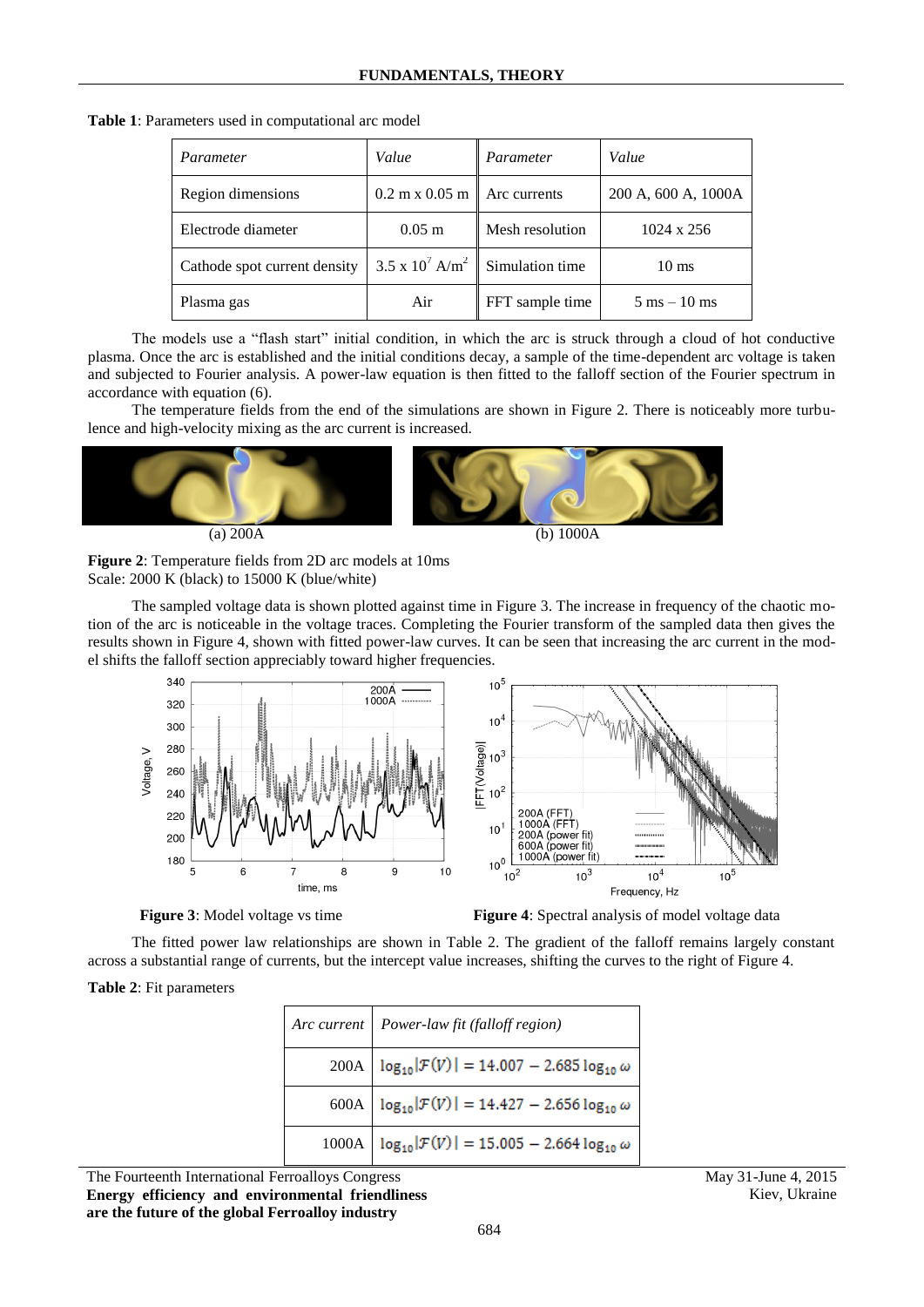From equation (6), the difference in the intercepts between 200 A and 600A would be expected to be  $log_{10}(600)$  $-$  log<sub>10</sub>(200) = 0.477, compared to the modelled value of 0.420. The difference in intercepts between 200 A and 1000A would be expected to be  $log_{10}(1000) - log_{10}(200) = 0.699$ , compared to the modelled value of 0.998.

Considering the degree of approximation required to arrive at both the theoretical and computational model results, this level of agreement may be considered acceptable. It is, however, expected that more extensive modelling and experimental work would be of use in validating the dependence of the falloff frequency on arc current.

## **3. MEASUREMENT EQUIPMENT**

The prototype unit used to previously evaluate the theory on pilot-scale furnaces was modified and optimised to provide the required functionality with a minimal footprint. This facilitated transport to a remote furnace for evaluation.

The system comprises three main components. Firstly, the high  $(-1 \text{ kV} - 2 \text{ kV})$  anode-cathode voltage is reduced to a measureable operating level and centred at earth potential for safety. The unit contains further over-voltage protection to prevent damage from extreme spikes which can occur in the event that the arc extinguishes causing an open circuit condition.

A high-speed data acquisition system captures data samples of the reduced voltage waveform, and a signal processing computer computes the spectral analysis to identify regions exhibiting the expected characteristics explained in the previous section.

Figure 5 below shows a block diagram of the components, as well as the connection points in the furnace circuit.



**Figure 5**: Block diagram of measurement system and connections to the furnace

#### **3.1 Frequency Response of the Interface Unit**

An additional consideration in designing for larger furnaces is the dependence of the roll-off frequency band on electrode current, as indicated in section 2 above. The system was therefore modified to operate with a much higher bandwidth than the initial prototype, which was limited to about 15 kHz.

Figure 6 below shows the bandwidth of the interface unit, together with the characteristic -2 dec/dec roll-off behaviour of arcs. The -3 dB point is at approximately 42 kHz. Since the response is that of a first-order low pass filter, the roll-off is significantly shallower than -2 dec/dec at frequencies below the order of 100 kHz.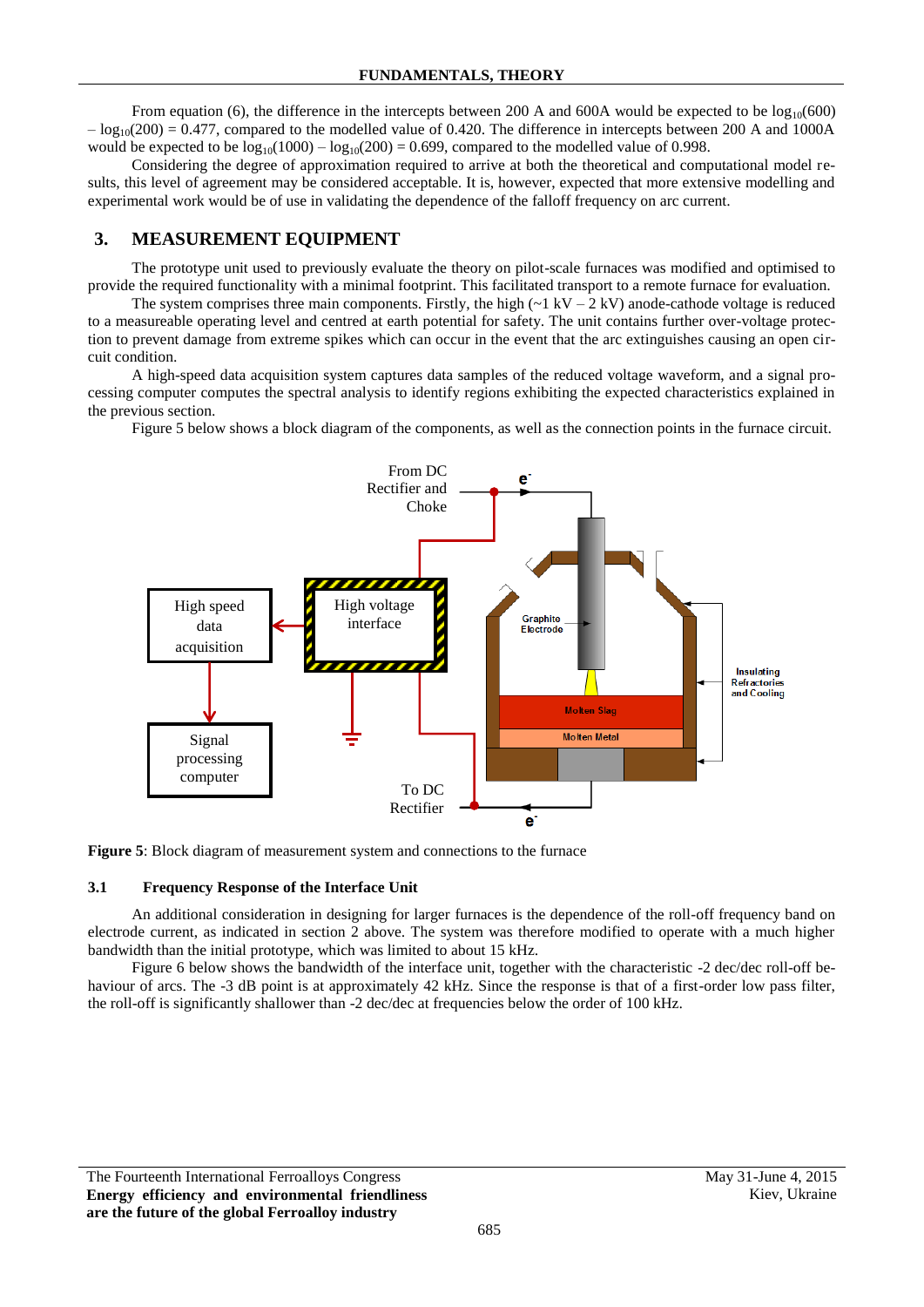



#### **4. RESULTS AND DISCUSSION**

A brief furnace shutdown was arranged to install the high-voltage interface unit on the 40 MW power supply. The unit was connected in parallel with the existing anode-cathode transducer. (The existing device had a limited bandwidth of the order of 5 kHz and was thus unsuitable for the high-frequency signal analysis required for this purpose.)

Upon furnace restart, a "touch-down" was performed to determine the electrode holder position with the electrode in close proximity to the slag. This provided a reference holder position that could be used to determine whether the electrode was subsequently operating in open arc or immersed conditions.

Figures 7 and 8 below represent high current (30 kA) operation with arc lengths greater than 30 cm.



-2.10 dec/dec roll-off

It is clear that the characteristic -2 decade/decade roll-off is present on the industrial furnace. However, at higher currents, the frequency band where this occurs is significantly higher (20 kHz – 60 kHz) than previously experienced at low current (~1 kA) pilot-scale, where this behaviour was located in the 1 kHz – 5 kHz band [\[3\].](#page-5-2)

-2.38 dec/dec roll-off

Figures 9 and 10 illustrate the arc behaviour while immersed in the slag by about 30 cm, at a slightly lower current, since the furnace was idling.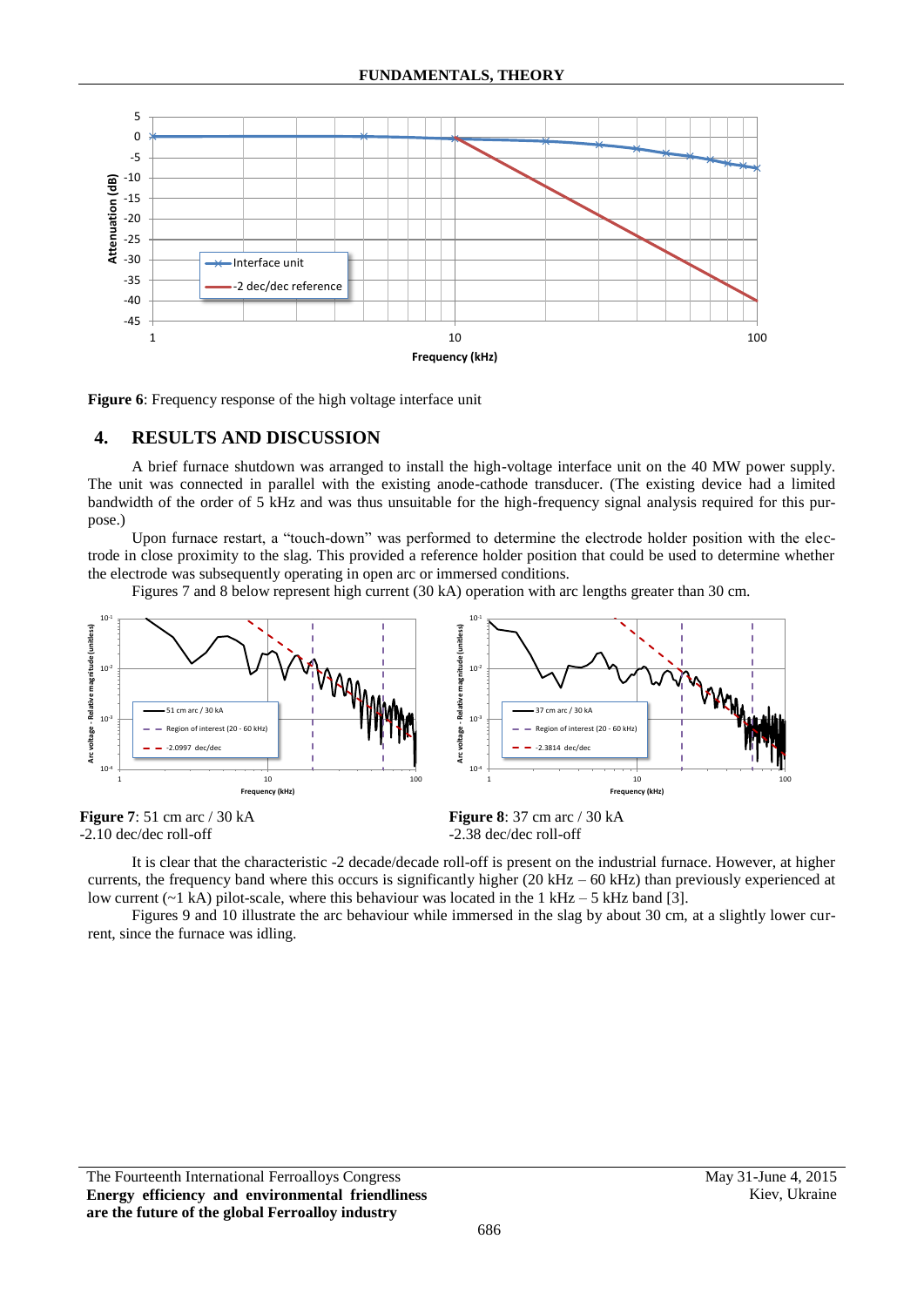

**Figure 9**: -31 cm (immersed) / 21 kA -0.72 dec/dec roll-off



While immersed operation generally resulted in a much flatter frequency spectrum as expected (Figure 9), there were brief instances where behaviour typical of arcing occurred (Figure 10). This could be indicative of sporadic arcing, despite the electrode tip being immersed in the slag.

In the case of highly resistive slags, it is possible for arcing to continue even with the electrode submerged into the slag to a considerable degree. This is in accordance with the principle of minimum voltage, with an arc-slag system in series producing a lower overall voltage drop than simple conduction through the equivalent quantity of slag if the resistivity of the slag is sufficiently high.

If an arc is present with the electrode immersed into the slag layer, this would be expected to be a highly unstable condition with a large degree of fluid turbulence in and around the cavity formed around the arc beneath the slag surface (the "arc bubble"). This is predominantly due to the interaction between the very large thrust force generated by the arc jet at high currents [\[5\]](#page-6-1) and the buoyancy forces acting on the surface of the arc bubble. This dynamic interaction is likely to lead to continuous, erratic expansion and collapse of the arc bubble, with the system momentarily reverting to purely resistive conduction before the arc re-establishes itself and the process repeats.

While unusual, this has been observed during pilot-scale testing of at least one other process at Mintek. Such behaviour could give rise to problems of superheated metal, if the arc remains present even when idling immersed at low power.

It is important to note that the voltage levels during the immersed tests were at the lower end of those that could be accurately measured by the arc monitor, and that quantisation noise during the digital sampling could thus have had an effect on the accuracy of those spectra. If this were the case however, it would seem more likely that the higher frequencies would be artificially exaggerated, thereby flattening the roll-off of the frequency spectrum, rather than accentuating it.

## **5. CONCLUSIONS**

Refined modelling of plasma arc dynamics has shown that the previously explored principle of determining the existence of an arc through analysis of the Fourier spectrum is consistent across various operating scales, but exhibits a frequency dependence on the current.

Industrial testing of the arc detection principle confirms that the larger currents cause an upward shift in the frequency spectrum, but that the characteristic -2 decade/decade roll-off continues to apply.

Fixed installation of the instrument may be usefully applied as an operator-guidance tool on DC plasma arc furnaces, particularly where the presence of an arc is necessary, but otherwise difficult to verify.

## **6. ACKNOWLEDGEMENTS**

This paper is published by permission of Mintek.

## **7. REFERENCES**

- <span id="page-5-0"></span>[1] R.T. Jones, T.R. Curr. "Pyrometallurgy at Mintek", Proceedings of Southern AfricanPyrometallurgy 2006 , ed. R.T. Jones (Johannesburg, South Africa: Southern African Institute ofMining and Metallurgy, 2006), Pp. 127- 150.
- <span id="page-5-1"></span>[2] I.J. Barker, QG Reynolds, CJ Hockaday, DT Jordan (2013). "Measurement of Electrical Variables on a DC Furnace", South African Provisional Patent Application No. 2013/083111
- <span id="page-5-2"></span>[3] Q.G. Reynolds, C.J. Hockaday, D.T. Jordan, and I.J. Barker (2014). "Arc Detection in DC Arc Furnaces", Proceedings of the 143rd TMS Annual Meeting in: Celebrating the Megascale: An EPD Symposium on Pyrometallurgy in Honour of David GC Robertson, 16-20 February 2014, San Diego CA (USA), Pp. 157 – 167

The Fourteenth International Ferroalloys Congress May 31-June 4, 2015 **Energy efficiency and environmental friendliness are the future of the global Ferroalloy industry**